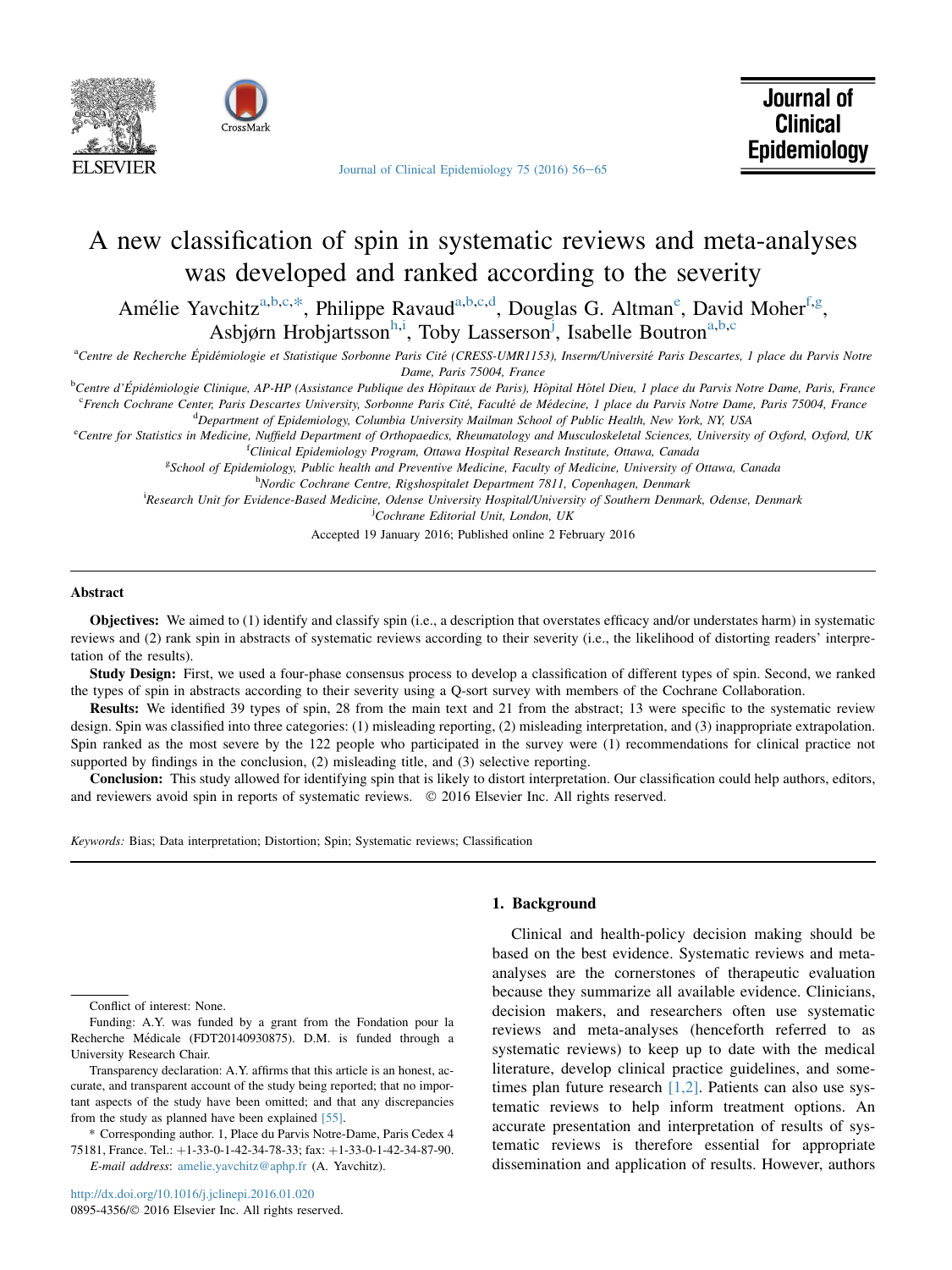## What is new?

# Key findings

- We identified 39 types of spin: 28 could occur in the main text and 21 in abstracts; 13 were specific to the systematic review design.

# What this adds to what was known?

- The ranking of spin in abstracts according to their severity highlighted that the most severe spin were (1) recommendations for clinical practice not supported by findings in the conclusion, (2) misleading title, and (3) selective reporting.

# What is the implication and what should change now?

- This classification of spin could help editors and reviewers identify spin and reduce misinterpretation of review findings and also help authors avoid spin when reporting a systematic review.

usually have broad latitude in writing their reports of scientific results  $[3]$ , with the possibility of adding "spin"  $[4]$ .

The term spin was used in the medical literature for the first time by Horton [\[5\]](#page-8-0) about the rhetoric of research. Horton defined spin as ''the conscious and unconscious tricks of authorial rhetoric.'' Then, the term spin was used in the first study that systematically assessed distorted interpretation in published articles [\[4\]](#page-8-0). In this study, spin included intentional or nonintentional misrepresentation of study findings.

The presence of spin in scientific reports was systematically studied initially in reports of randomized controlled trials (RCTs) [\[4,6,7\]](#page-8-0). Spin has been noted in about  $60\%$ of abstract conclusions in RCT reports [\[4\]](#page-8-0), and its presence was found to affect clinicians' interpretation of the research findings [\[8\]](#page-8-0): clinicians were more likely to rate a treatment as beneficial despite the primary outcome being statistically nonsignificant. Recent studies have described and proposed classifications of spin for other study designs, such as diagnostic accuracy studies [\[9\]](#page-8-0), nonrandomized studies, or observational studies  $[10-14]$  $[10-14]$ . These studies have shown that the use of spin by authors is diverse and very prevalent and common, particularly in the abstract conclusions [\[4,7,9,15,16\]](#page-8-0). Furthermore, spin in published articles is disseminated to the public through press releases and news items [\[6,17\]](#page-8-0) and leads to misinterpretation of the study findings by readers [\[8\]](#page-8-0).

Authors have highlighted and described some cases of the distorted interpretation of review findings [\[18\]](#page-8-0) or misleading reporting that could bias readers' interpretation of the results [\[19,20\].](#page-8-0) Despite the importance of systematic reviews [\[21,22\]](#page-8-0), the interpretation of their findings is still

problematic  $[23-27]$  $[23-27]$ . Identifying spin in reports is a subjective task, and a classification of spin with a clear definition of the different types of spin would be useful for authors and reviewers to aid in identifying spin in reports. We are not aware of a previously published classification scheme for spin for systematic reviews.

Abstracts are a primary source of dissemination of research findings. Readers often base their initial assessment of research on the information reported in an abstract, and in some geographic areas, the abstract may be all that health professionals have easy access to [\[28\].](#page-9-0) The title and abstract conclusions deliver the simplest take-home message that is easy to memorize. The presentation and interpretation of study results specifically in the title and abstract is therefore essential.

We aimed to  $(1)$  develop a classification scheme for spin in reports of systematic reviews and (2) rank types of spin that could occur in abstracts of systematic reviews according to their perceived severity (i.e., the likelihood of distorting readers' interpretation).

## 2. Methods

First, in a four-phase consensus process, we identified, by literature review and interviews, potential types of spin in systematic reviews of the effects of therapeutic interventions and developed a classification scheme of spin. Second, we ranked types of spin in abstracts according to their severity by using a Q-sort survey with invited members of the Cochrane Collaboration.

## 2.1. Definition

We defined spin as a specific way of reporting, intentional or not, to highlight that the beneficial effect of the experimental treatment in terms of efficacy or safety is greater than that shown by the results (i.e., overstate efficacy and/or understate harm). In this definition, we did not consider spin that understated the beneficial effect of the experimental intervention in terms of safety and efficacy (i.e., understate efficacy and/or overstate harm) because these types of spin were not considered in previous works about spin for other study designs [\[4,7,9,11\]](#page-8-0). Furthermore, to allow an accurate assessment of the severity of the spin by participants, it was important to focus on a homogeneous definition. Spin is a part of a larger concept of biased reporting where some important elements are omitted, modified, or reported in a misleading manner by authors.

We defined the severity of a spin as the perceived likelihood of distorting readers' interpretation when reading the abstract. The different types of spin could be more or less likely to distort readers' interpretation. For example, a selective reporting of outcomes favoring the beneficial effect of a treatment could be more misleading for readers than the use of linguistic spin.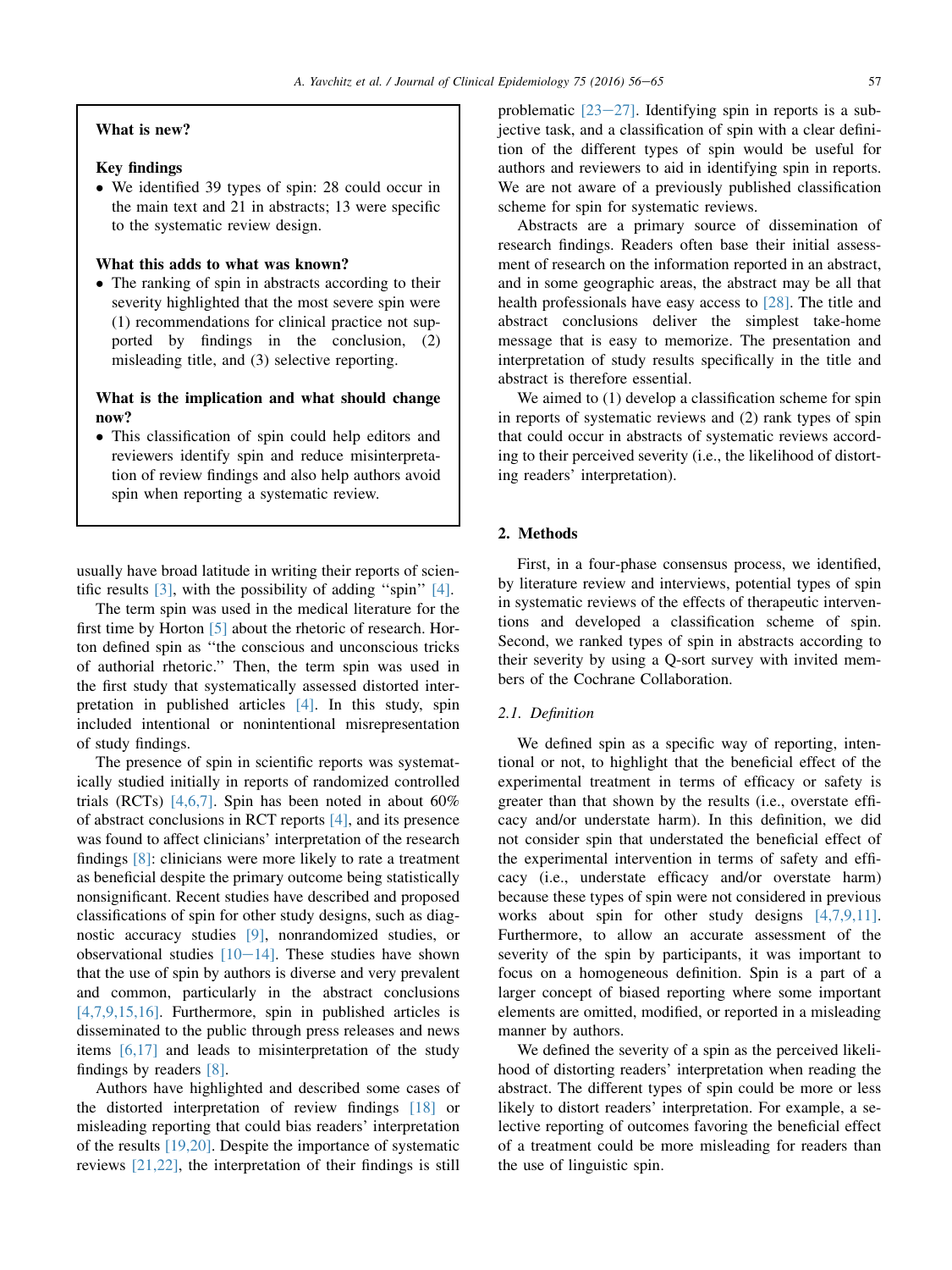# 2.2. Development of a classification scheme of spin in systematic reviews and meta-analyses

We developed a classification scheme of spin in systematic reviews of therapeutic interventions in a four-phase consensus process.

All the authors of this study had expertise in conducting and reporting systematic reviews and participated in the development of the classification scheme of spin in systematic reviews.

## 2.2.1. Phase 1

We performed a literature review about misleading, biased, misconducted, or misinterpreted systematic reviews to identify potential types of spin that could overstate efficacy or understate harm. We searched (1) important methodological work on spin and extracted potential types of spin that could be apply to systematic reviews, (2) recommendations on how a systematic review should be reported and interpreted and determined how this could be spin (For this purpose, we searched the Cochrane Handbook, part 2: ''general methods for Cochrane review'' [\[29\]](#page-9-0) and the Methodological standards for the conduct of Cochrane Intervention Review version 2 [\[30\]](#page-9-0)), (3) letters, comments, or editorials about the interpretation of systematic review findings, which could be a potential strategy of spin, in two databases, MEDLINE and the Cochrane Methodology Register, and (4) main articles with recommendations about systematic reviews and meta-analysis interpretation  $[31-37]$  $[31-37]$ . More details are available in the Appendix at [www.jclinepi.com.](http://www.jclinepi.com)

# 2.2.2. Phase 2

Two authors (A.Y. and I.B.) classified potential types of spin retrieved in phase 1 according to their location in the article (i.e., spin that could occur in the main text of the report or that could occur in the abstract or the title of the report).

#### 2.2.3. Phase 3

Interviews face to face or by conference call were organized with all the authors. After a presentation of the concept of spin, the authors (A.Y. and I.B.) presented the list of potential spin types developed in phase 2. Then, in an open exchange, we discussed each potential type of spin, during which clarifications, rewording, opinions, justifications, or new ideas were expressed.

# 2.2.4. Phase 4

The list of spin types was refined, taking into account the comments made in phase 3. Then, we obtained a classification scheme of spin for systematic reviews and metaanalyses of therapeutic interventions. We resent the classification scheme for approval to all the authors.

## 2.3. Ranking spin in the abstract according to its perceived severity: an online survey

## 2.3.1. Study design

We planned an online survey in which participants were asked to rank different types of spin in the article abstract (including the title) according to their perceived severity.

The survey focused on spin in the title and abstract because these sections are the most widely read and often the only freely available part of the report. They are the first and sometimes the only source of information for readers [\[28,38\]](#page-9-0).

## 2.3.2. Participants

We invited the following members of the Cochrane Collaboration to participate in the survey: (1) the coordinating editors in any review or method group, (2) the members of the Methodology Review Group and Bias Method Group, (3) all editors of the six review groups that published the largest number of reviews between 2010 and 2013: musculoskeletal, pregnancy and childbirth, anesthesia, neonatal, airway and pain, palliative and supportive care groups. The survey occurred between February 27 and April 10, 2015, and 476 people were invited to take part in the survey.

## 2.3.3. Survey

A standardized and personalized e-mail was used to invite all potential participants to participate in a survey to sort spin in article abstracts according to the perceived severity of the spin defined as the likelihood that the spin distorted the interpretation of the results. The e-mail is available in the Appendix at [www.jclinepi.com](http://www.jclinepi.com). We sent one or two reminders in absence of a response to the previous e-mail.

Participants ranked spin by using the Q-sort survey. This research method, first described by William Stephenson in 1935, combines qualitative and quantitative methods and provides a scientific foundation for studying subjectivity or a person's viewpoint  $\left[39-42\right]$  $\left[39-42\right]$  $\left[39-42\right]$ . In a Q-sort survey, people are shown a sample of statements on a topic and asked to rank-order them from their point of view according to some preference, judgment, or feeling about each statement.

Ranking involved three steps. Each type of spin was reported on a virtual ''card.'' First, participants had to read the cards carefully and divide them into three groups according to their severity: (1) less severe, (2) medium severity, and (3) more severe. Second, participants were asked to take the cards from each group (less severe/medium severity/more severe), read them again, and place each of them in one of seven bins on a score sheet ranging from  $-3$ , less severe, to  $+3$ , more severe. Once they placed all cards on the score sheet, they could review the distribution once more and shift the cards one final time. Before distribution, the survey was pilot-tested with a convenience sample of 20 epidemiologists to determine whether the process and cards were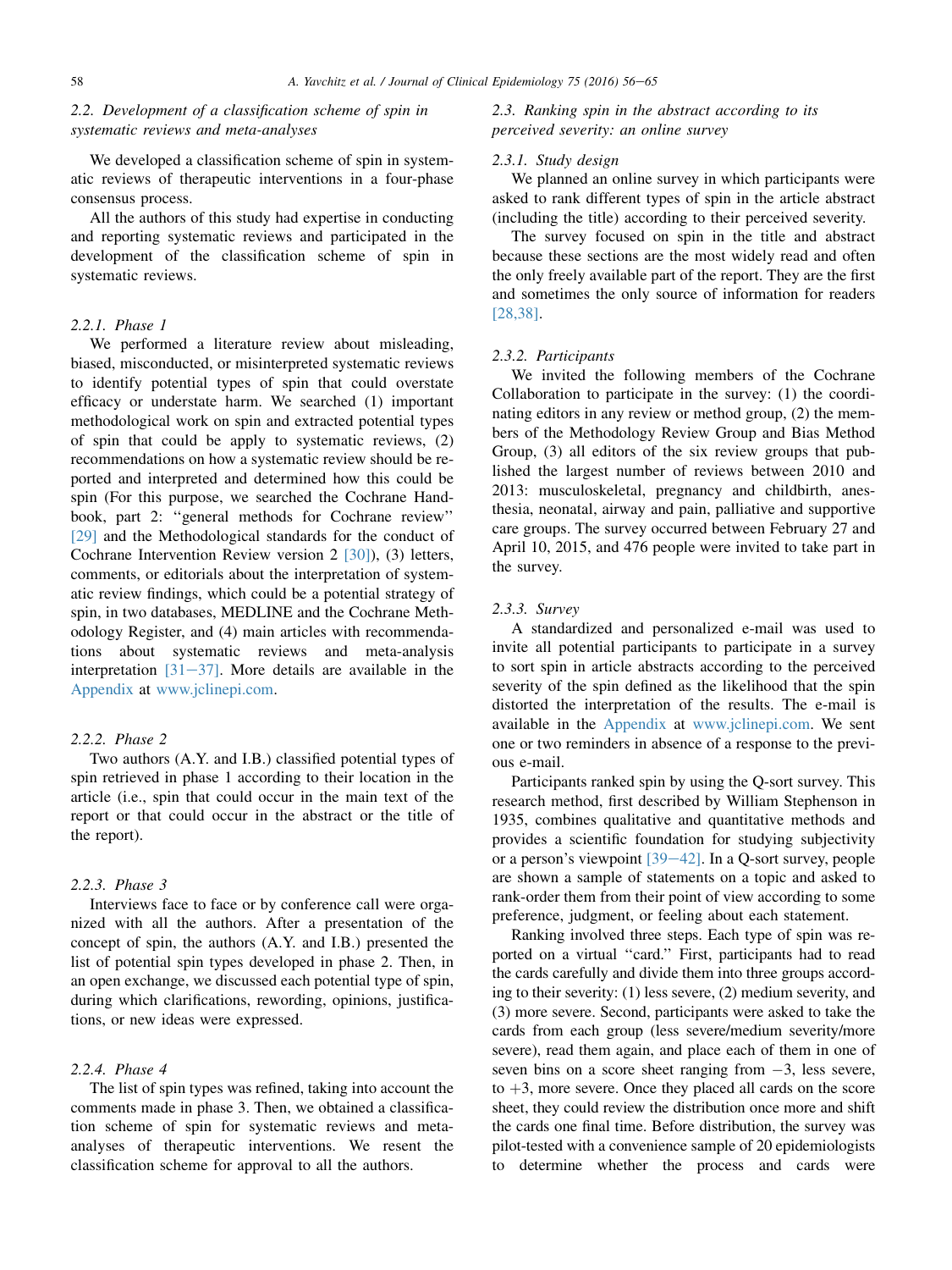understandable. We performed the survey using FlashQ open source Software 1.0, the Flash application for performing Q-sorting online [\[43\]](#page-9-0). The [Fig. 1](#page-7-0) shows an example of sorting.

Details, with screenshots of the online survey, are available in the Appendix at [www.jclinepi.com](http://www.jclinepi.com).

## 2.4. Analysis

Means and standard deviations were used to describe quantitative variables and frequencies and percentages to describe categorical variables. Spin was classified and ranked in descending order by the mean score given by participants. Statistical analysis involved use of SAS, version 9.3 (SAS Inst. Inc., Cary, NC, USA).

## 3. Results

# 3.1. Classification scheme of spin in systematic reviews and meta-analyses

# 3.1.1. Identification of types of spin in systematic reviews

From our literature review and consensus process, we identified 39 different types of spin: 28 relevant to the main text of a report and 21 in the report's abstract and title. From the 39 types of spin, 13 (33%) were specific to systematic reviews ([Table 1](#page-4-0)), and 26 (67%) could occur in other study designs. For example, the extrapolation of study findings from a surrogate marker to the global improvement of the disease could occur in systematic reviews as well as in RCTs, but the inadequate focus on primary study results instead of meta-analysis results is specific to systematic reviews that include meta-analysis.

#### 3.1.2. Classification of spin

We classified the types of spin into three main categories: (1) misleading reporting, (2) misleading interpretation, and (3) inappropriate extrapolation [\(Table 1\)](#page-4-0).

- 1) Misleading reporting was defined as incomplete or inadequate reporting of the methods, study analysis, study results, or any important information that could be misleading to the reader. The misleading reporting of systematic reviews included 10 items in the main text and eight items in the abstract [\(Table 1](#page-4-0)), such as the selective reporting of efficacy outcome favoring the beneficial effect of the experimental intervention or the lack of clarity over the amount of information summarized across outcomes in a review. For example, in a systematic review published in 2014 [\[44\]](#page-9-0), the abstract failed to mention that among the 36 trials included in the systematic review, only eight studies (22%) contributed to the meta-analysis of the primary outcome.
- 2) Misleading interpretation was defined as an interpretation of the study results that could be misleading to

the reader. This category contained 13 types of spin for the main text and 10 for the abstract. This category included the interpretation by authors of a nonstatistically significant result with a wide confidence interval for harm outcomes as being safe. This category also included the inadequate claim of efficacy of an intervention, despite the high risk of publication bias or heterogeneity. For example, in the systematic review [\[45\]](#page-9-0) comparing albumin and crystalloids in seriously ill patients, the authors concluded that ''albumin is a safe treatment,'' but the pooled relative risk for death was 1.11 with a confidence interval from 0.95 to 1.28 for all patients receiving albumin, 1.12 (95% CI,  $0.85-1.46$ ) for surgery or trauma patients, and  $1.76$  (95% CI, 0.91–2.78) for patients with burns. The authors claimed the safety of albumin based on nonstatistically significant results with a wide confidence interval.

3) Inappropriate extrapolation was defined as an inappropriate generalization of study results. This category contained five types of spin for the main text and three for the abstract, including, for example, the extrapolation of the results for a surrogate outcome, such as a biological outcome, to the global improvement of the disease or extrapolating the review's findings to a different intervention (i.e., claiming efficacy of one specific intervention although the review covers a class of several interventions). For example, in the systematic review assessing the efficacy of biologics vs. placebo for treatment of moderate-tosevere plaque psoriasis, the authors conclude on the efficacy of one specific drug instead of a class of intervention—biologic treatments  $[46]$ .

## 3.2. Ranking of spin in abstracts of systematic reviews and meta-analysis according to their severity

## 3.2.1. Participants

Among the 476 people invited to take part in the survey, 169 (35%) clicked the link at least once and 123 (73%) of these participated in the Q-sort survey. We excluded one participant who acknowledged a lack of expertise or particular knowledge about systematic reviews and their interpretation. Half of the participants were located in Europe; 89 (73%) were affiliated with a review group of the Cochrane Collaboration and 51 (42%) with a methods group. The participants had a high level of expertise in systematic reviews; most ( $n = 107, 90\%$ ) had been involved at least once in a systematic review as an author [\(Table 2\)](#page-5-0).

#### 3.2.2. The most severe types of spin

Among the 21 types of spin that could occur in the abstract of the systematic reviews [\(Table 3\)](#page-6-0), the seven types rated as the most severe were (1) the conclusion formulates recommendations for clinical practice not supported by the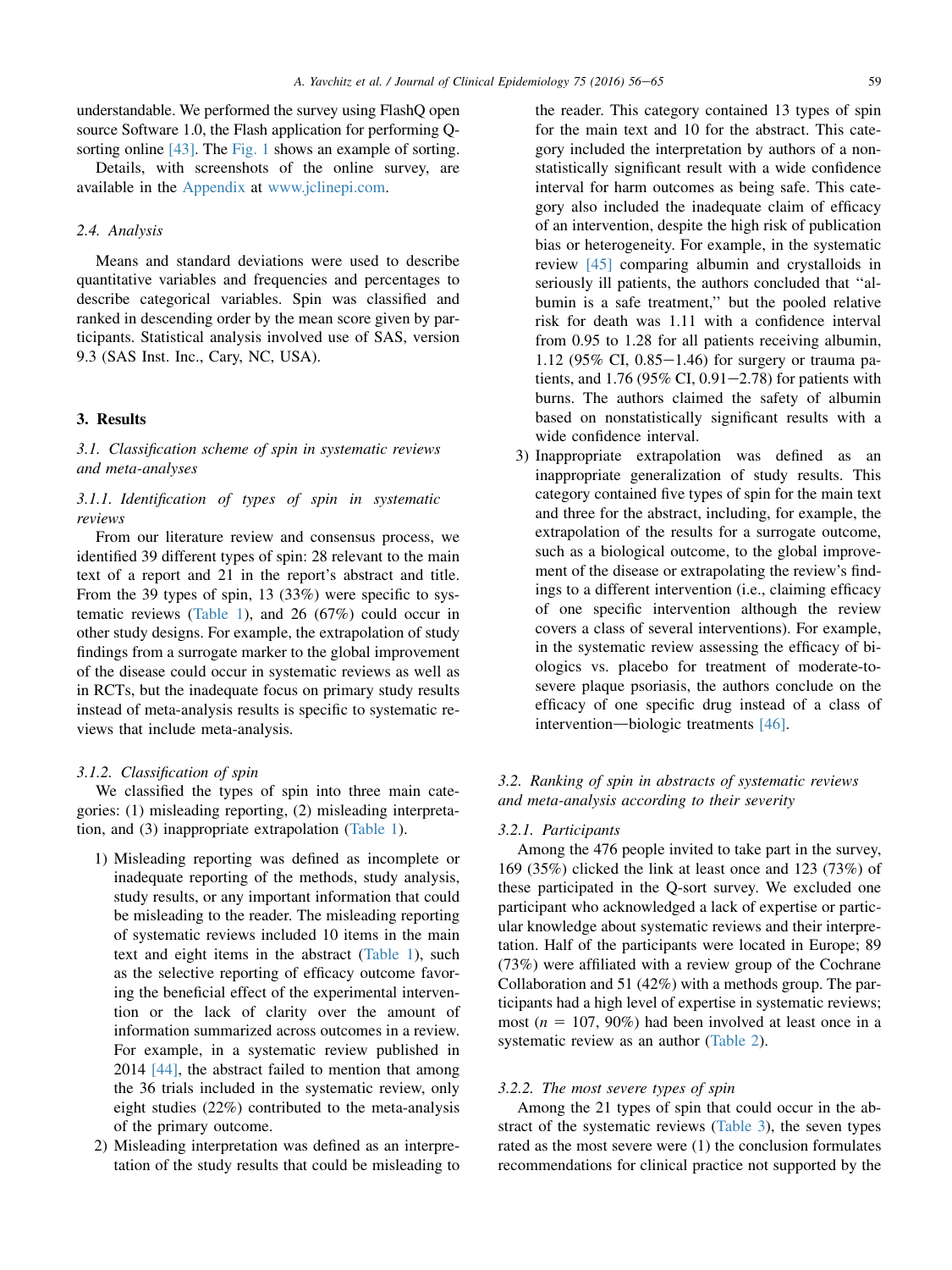<span id="page-4-0"></span>**Table 1.** Classification of spin in the main text and abstracts of systematic reviews and meta-analyses

| Main category                | Description of spin in the main text                                                                               | Description of spin in abstract                                                                                       |
|------------------------------|--------------------------------------------------------------------------------------------------------------------|-----------------------------------------------------------------------------------------------------------------------|
| Misleading                   | (1) Failure to acknowledge a departure from protocol that                                                          | (1) Selective reporting of or overemphasis on efficacy out-                                                           |
| reporting                    | could modify the interpretation of results                                                                         | comes favoring the beneficial effect of the experi-                                                                   |
|                              | (2) Selective reporting of or overemphasis on efficacy<br>outcomes favoring the beneficial effect of the           | mental intervention<br>(2) Selective reporting of or overemphasis on harm out-                                        |
|                              | experimental intervention (e.g., secondary outcomes,                                                               | comes favoring the safety of the experimental                                                                         |
|                              | subgroup analyses)                                                                                                 | intervention                                                                                                          |
|                              | (3) Selective reporting of or overemphasis on harm                                                                 | (3) Failure to report a wide confidence interval of estimates                                                         |
|                              | outcomes favoring the safety of the experimental                                                                   | (4) Authors hide or do not present any conflict of interest                                                           |
|                              | intervention<br>(4) No or inadequate reporting of the limitations of the                                           | (5) Inadequate focus on the results of primary studies fa-<br>voring the beneficial effect of the experimental inter- |
|                              | systematic review                                                                                                  | vention instead of the meta-analysis results                                                                          |
|                              | (5) Selective citation of articles in favor of the beneficial                                                      | (6) Conclusion focusing selectively on statistically signifi-                                                         |
|                              | effect of the experimental intervention                                                                            | cant efficacy outcome                                                                                                 |
|                              | (6) Authors hide or do not present any conflict of interest                                                        | (7) Failure to report the number of studies/patients actu-                                                            |
|                              | (7) Conclusion focusing selectively on statistically<br>significant efficacy outcome                               | ally contributing to the analysis for main outcomes<br>(8) Failure to specify the direction of the effect when it     |
|                              | (8) Selective reporting of analysis favoring the beneficial                                                        | favors the control intervention                                                                                       |
|                              | effect of the experimental intervention (e.g., selective                                                           |                                                                                                                       |
|                              | analysis using random or fixed effect according the                                                                |                                                                                                                       |
|                              | results)<br>(9) Inadequate focus on the results of primary studies                                                 |                                                                                                                       |
|                              | favoring the beneficial effect of the experimental                                                                 |                                                                                                                       |
|                              | intervention instead of the meta-analysis results                                                                  |                                                                                                                       |
|                              | (10) Changing the scale of the forest plot to magnify the                                                          |                                                                                                                       |
|                              | results (diamond size)                                                                                             |                                                                                                                       |
| Misleading<br>interpretation | (11) Title claims or suggests a beneficial effect of the<br>experimental intervention not supported by the         | (9) Title claims or suggests a beneficial effect of the<br>experimental intervention not supported by the findings    |
|                              | findings                                                                                                           | (10) Inadequate focus on P-value instead of magnitude of                                                              |
|                              | (12) Inadequate interpretation of nonstatistically signifi-                                                        | the effect estimates for harm or efficacy outcome                                                                     |
|                              | cant results (with a wide confidence interval) as a lack                                                           | (11) Focus on relative effect when the absolute effect is                                                             |
|                              | of effect or an equivalent effect for efficacy outcomes                                                            | small                                                                                                                 |
|                              | (13) Inadequate interpretation of nonstatistically signifi-<br>cant results (with a wide confidence interval) as   | (12) Conclusion claiming equivalence or comparable<br>effectiveness for nonstatistically significant results          |
|                              | demonstrating safety for harm outcome                                                                              | with a wide confidence interval                                                                                       |
|                              | (14) Inadequate focus on P-value instead of magnitude of                                                           | (13) Conclusion formulating recommendations for clinical                                                              |
|                              | the effect estimates for harm or efficacy outcome                                                                  | practice not supported by the findings                                                                                |
|                              | (15) Focus on relative effect when the absolute effect is<br>small                                                 | (14) Conclusion claiming safety based on nonstatistically<br>significant results with a wide confidence interval      |
|                              | (16) Misleading interpretation of cited articles, favoring                                                         | (15) Conclusion claiming the beneficial effect of the                                                                 |
|                              | the beneficial effect of the experimental intervention                                                             | experimental treatment despite high risk of bias in                                                                   |
|                              | (17) Conclusion claiming equivalence or comparable                                                                 | primary studies                                                                                                       |
|                              | effectiveness for nonstatistically significant results                                                             | (16) Conclusion claiming the beneficial effect of the                                                                 |
|                              | with a wide confidence interval<br>(18) Conclusion formulating recommendations for clinical                        | experimental treatment despite reporting bias<br>(17) Conclusion claiming the beneficial effect of the                |
|                              | practice not supported by the findings                                                                             | experimental treatment despite high heterogeneity                                                                     |
|                              | (19) Conclusion claiming safety based on nonstatistically                                                          | (18) Ignoring that the review included different study                                                                |
|                              | significant results with a wide confidence interval                                                                | design (e.g., controlled trial or observational studies)                                                              |
|                              | (20) Conclusion ignoring the high risk of bias of the<br>studies, the heterogeneity or the reporting bias (i.e., a |                                                                                                                       |
|                              | low level of evidence) in the interpretation of the                                                                |                                                                                                                       |
|                              | results                                                                                                            |                                                                                                                       |
|                              | (21) No or inadequate consideration of heterogeneity in                                                            |                                                                                                                       |
|                              | results interpretation (i.e., no assessment of hetero-                                                             |                                                                                                                       |
|                              | geneity reported, claiming the absence of heteroge-<br>neity not supported by the data, claiming the               |                                                                                                                       |
|                              | beneficial effect of the treatment despite high                                                                    |                                                                                                                       |
|                              | heterogeneity, no downgrading the evidence in cases                                                                |                                                                                                                       |
|                              | of high heterogeneity, interpreting nonstatistical                                                                 |                                                                                                                       |
|                              | significant results for the test of heterogeneity as an                                                            |                                                                                                                       |
|                              | evidence of no heterogeneity etc)<br>(22) No or inadequate consideration of the risk of bias of                    |                                                                                                                       |
|                              | primary studies included in results interpretation                                                                 |                                                                                                                       |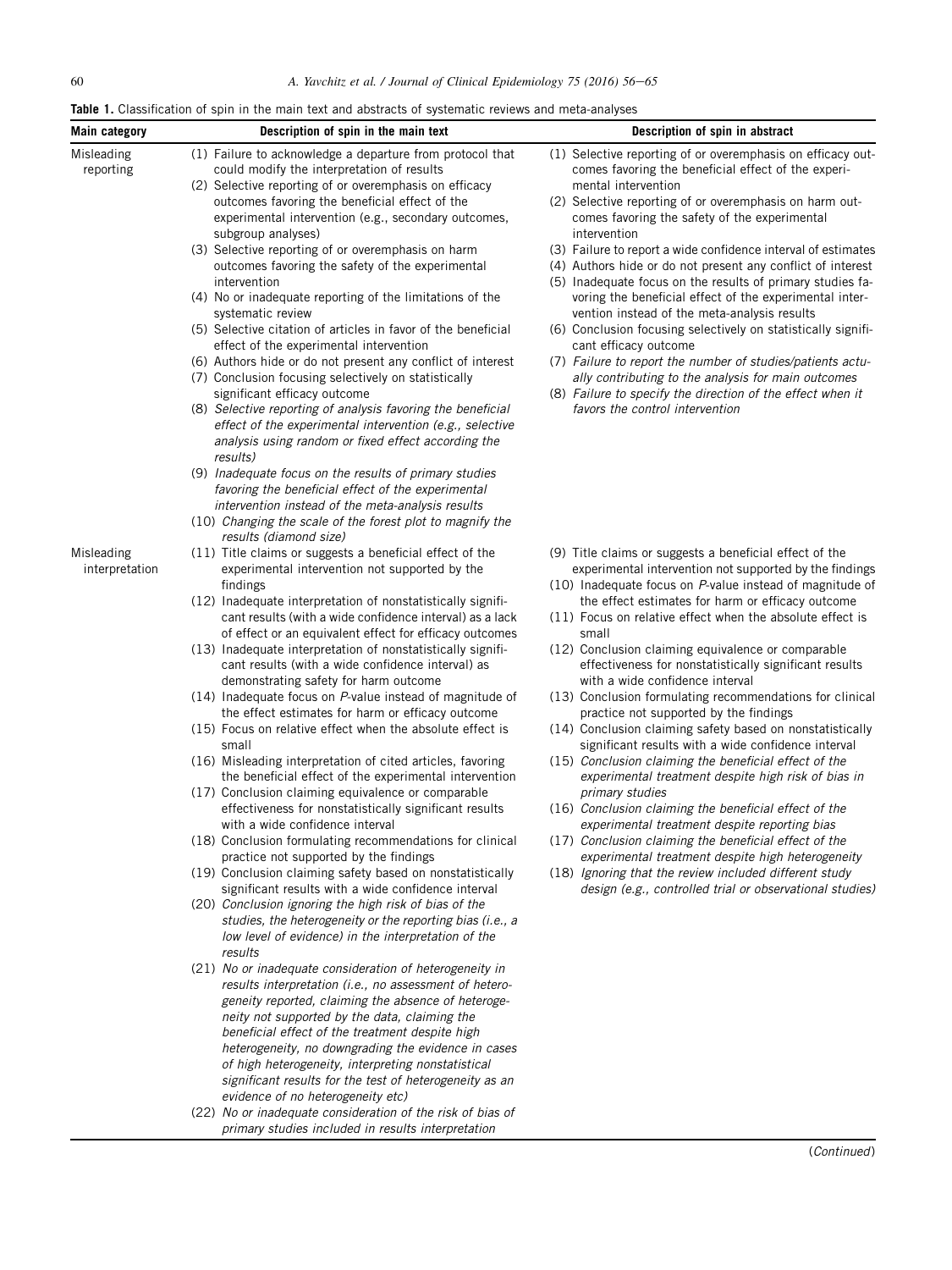#### <span id="page-5-0"></span>**Table 1.** Continued

| Main category                  | Description of spin in the main text                                                                                                                                                                                                                                                                                                                                                                                                                             | Description of spin in abstract                                                                                                                                                                                                                                       |
|--------------------------------|------------------------------------------------------------------------------------------------------------------------------------------------------------------------------------------------------------------------------------------------------------------------------------------------------------------------------------------------------------------------------------------------------------------------------------------------------------------|-----------------------------------------------------------------------------------------------------------------------------------------------------------------------------------------------------------------------------------------------------------------------|
|                                | ( <i>i.e.</i> , no reporting of the risk of bias of the primary<br>studies, claiming the low risk of bias of studies<br>included not supported by the data, no downgrading<br>the evidence despite several high risk of bias studies)                                                                                                                                                                                                                            |                                                                                                                                                                                                                                                                       |
|                                | (23) No or inadequate consideration of reporting bias in<br>results interpretation (i.e., no reporting of an assess-<br>ment of reporting bias, claiming efficacy despite an<br>evidence of reporting bias, claiming the absence of<br>reporting bias not supported by the data, negative test<br>result interpreted as absence of publication bias, use<br>of the test without the condition of validity, inade-<br>quate interpretation of a funnel plot, etc) |                                                                                                                                                                                                                                                                       |
| Inappropriate<br>extrapolation | (24) Inadequate extrapolation of the results from surrogate<br>markers or specific outcome to the global improve-<br>ment of the disease                                                                                                                                                                                                                                                                                                                         | (19) Conclusion extrapolating the review's findings to a<br>different population or setting<br>(20) Conclusion extrapolating the review's findings to a                                                                                                               |
|                                | (25) Inadequate extrapolation of the results to a larger<br>population, a larger setting or a wider set of inter-<br>ventions (e.g., from a specific rehabilitation program<br>to all rehabilitation programs, to a specialized unit to<br>a nonspecialized medical unit etc)                                                                                                                                                                                    | different intervention (i.e., claiming efficacy of one<br>specific intervention although the review covers a<br>class of several interventions)<br>(21) Conclusion extrapolating the review's findings from a<br>surrogate marker or a specific outcome to the global |
|                                | (26) Conclusion extrapolating the review's findings to a<br>different population or setting                                                                                                                                                                                                                                                                                                                                                                      | improvement of the disease                                                                                                                                                                                                                                            |
|                                | (27) Conclusion extrapolating the review's findings to a<br>different intervention (i.e., claiming efficacy of one<br>specific intervention although the review covers a<br>class of several interventions)                                                                                                                                                                                                                                                      |                                                                                                                                                                                                                                                                       |
|                                | (28) Conclusion extrapolating the review's findings from a<br>surrogate marker or a specific outcome to the global<br>improvement of the disease                                                                                                                                                                                                                                                                                                                 |                                                                                                                                                                                                                                                                       |

Spin retained in italics is specific to systematic review and meta-analysis designs.

|  | Table 2. General characteristics of the expert participants in the survey |
|--|---------------------------------------------------------------------------|
|  |                                                                           |

| <b>Characteristics</b>                  | Total, $N = 122$ |
|-----------------------------------------|------------------|
| Location                                |                  |
| Europe                                  | 58 (49)          |
| Canada                                  | 24 (20)          |
| Oceania                                 | 15 (13)          |
| <b>United States</b>                    | 12 (10)          |
| Asia                                    | 7(6)             |
| South America                           | 2(2)             |
| Cochrane group member                   |                  |
| Primary review group                    | 69 (56)          |
| Methods group                           | 51 (42)          |
| <b>Roth</b>                             | 20 (16)          |
| No answer                               | 2(2)             |
| No. of systematic reviews involved in   |                  |
| O                                       | 12 (10)          |
| $1 - 3$                                 | 54 (45)          |
| $4 - 6$                                 | 97 (31)          |
| $7 - 10$                                | 5(4)             |
| >10                                     | 11 (9)           |
| No. of systematic reviews peer reviewed |                  |
| 0                                       | 16 (13)          |
| $1 - 3$                                 | 46 (39)          |
| $4 - 6$                                 | 29 (24)          |
| $7 - 10$                                | 12 (10)          |
| >10                                     | 16 (13)          |

Data are no. (%).

findings, (2) the title claims or suggests a beneficial effect of the experimental intervention not supported by the findings, (3) selective reporting of or overemphasis on efficacy outcomes or analysis favoring the beneficial effect of the experimental intervention, (4) the conclusion claims safety based on nonstatistically significant results with a wide confidence interval, (5) the conclusion claims the beneficial effect of the experimental treatment despite a high risk of bias in primary studies, (6) selective reporting of or overemphasis on harm outcomes or analysis favoring the safety of the experimental intervention, and (7) the conclusion extrapolates the review findings to a different intervention (e.g., claiming efficacy of one specific intervention although the review covered a class of several interventions). The distribution of responses for the Q-sort survey for each type of spin is available in the Appendix at [www.jclinepi.com](http://www.jclinepi.com).

#### 4. Discussion

To our knowledge, our study is the first to provide a classification scheme of spin in systematic reviews. We identified 28 types of spin in the main text and 21 in the abstract that were classified in three categories: (1) misleading reporting, (2) misleading interpretation, and (3) inappropriate extrapolation. The ranking of spin in abstract according to their severity highlighted that the most severe were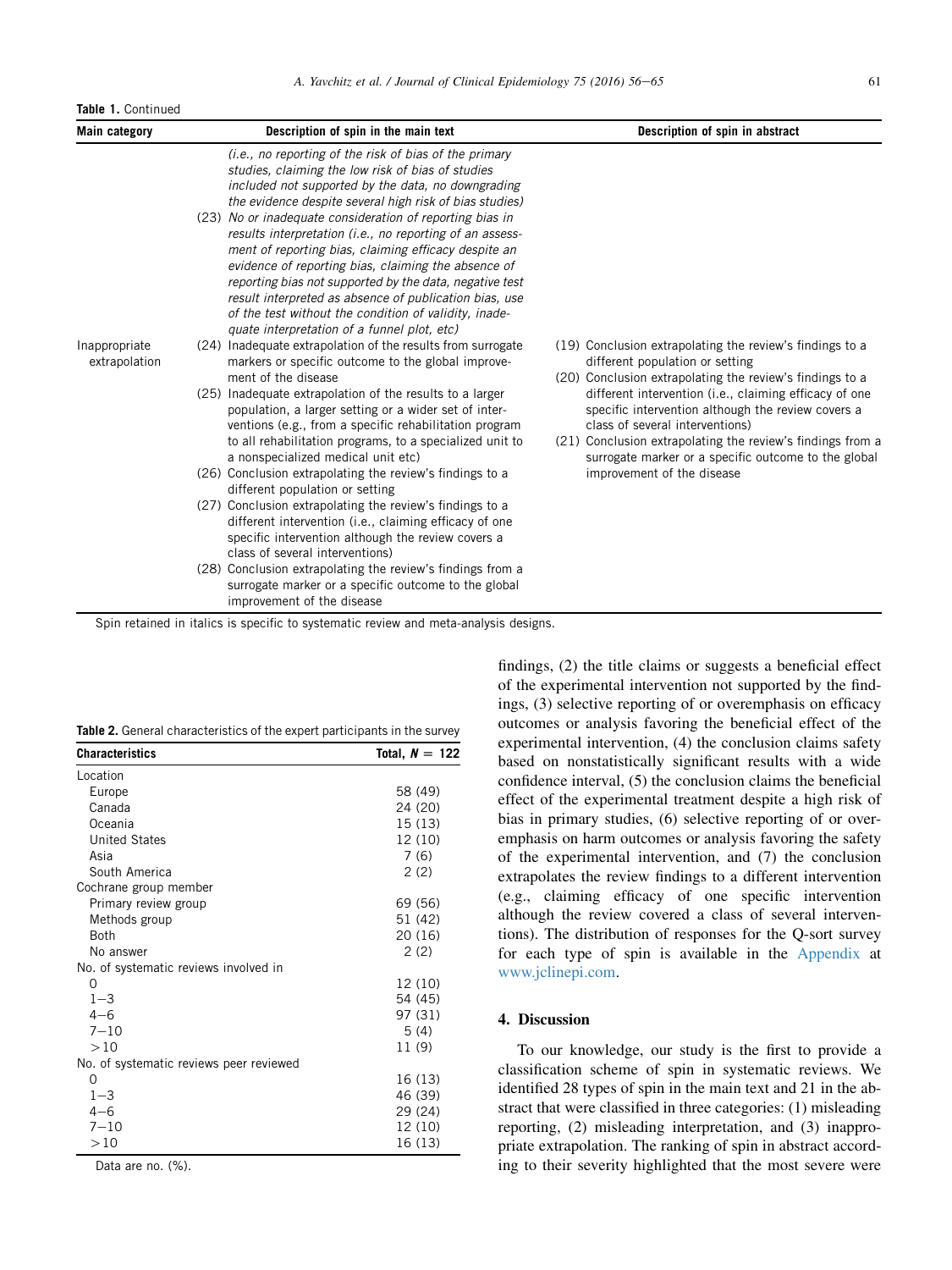#### <span id="page-6-0"></span>**Table 3.** Spin in abstracts ranked by severity, Q-sort results

| Label                                                                                                                                                                                           | Mean rating of severity | Rank           |
|-------------------------------------------------------------------------------------------------------------------------------------------------------------------------------------------------|-------------------------|----------------|
| Conclusion contains recommendations for clinical practice not supported by the findings                                                                                                         | 1.83(1.18)              | 1              |
| Title claims or suggests a beneficial effect of the experimental intervention not supported by the findings                                                                                     | 1.43(1.49)              | $\mathbf{2}$   |
| Selective reporting of or overemphasis on efficacy outcomes or analysis favoring the beneficial effect of the<br>experimental intervention                                                      | 0.75(1.20)              | 3              |
| Conclusion claims safety based on nonstatistically significant results with a wide confidence interval                                                                                          | 0.46(1.18)              | 4              |
| Conclusion claims the beneficial effect of the experimental treatment despite high risk of bias in primary studies                                                                              | 0.43(1.32)              | 5              |
| Selective reporting of or overemphasis on harm outcomes or analysis favoring the safety of the experimental<br>intervention                                                                     | 0.31(1.45)              | 6              |
| Conclusion extrapolates the review's findings to a different intervention (i.e., claiming efficacy of one specific<br>intervention although the review covers a class of several interventions) | 0.19(1.27)              | $\overline{7}$ |
| Conclusion extrapolates the review's findings from a surrogate marker or a specific outcome to the global<br>improvement of the disease                                                         | 0.16(1.42)              | 8              |
| Conclusion claims the beneficial effect of the experimental treatment despite reporting bias                                                                                                    | $-0.12(1.33)$           | 9              |
| Authors hide or do not present any conflict of interest                                                                                                                                         | $-0.16(1.78)$           | 10             |
| Conclusion focuses selectively on statistically significant efficacy outcome                                                                                                                    | $-0.17(1.54)$           | 11             |
| Conclusion claims equivalence or comparable effectiveness for nonstatistically significant results with a wide<br>confidence interval                                                           | $-0.19(1.40)$           | 12             |
| Failure to specify the direction of the effect when it favors the control intervention                                                                                                          | $-0.2(1.62)$            | 13             |
| Failure to report a wide confidence interval of estimates                                                                                                                                       | $-0.29(1.28)$           | 14             |
| Conclusion extrapolates the review's findings to a different population or setting                                                                                                              | $-0.43(1.43)$           | 15             |
| Ignores that the review included different study design (e.g., controlled trial or observational studies)                                                                                       | $-0.44(1.40)$           | 16             |
| Conclusion claims the beneficial effect of the experimental treatment despite high heterogeneity                                                                                                | $-0.51(1.24)$           | 17             |
| Inadequate focus on the results of primary studies favoring the beneficial effect of the experimental intervention<br>instead of the meta-analysis results                                      | $-0.63(1.55)$           | 18             |
| Ignores the number of studies/patients actually contributing to the analysis for main outcomes                                                                                                  | $-0.69(1.39)$           | 19             |
| Focus on P-value instead of magnitude of the effect estimates for harm or efficacy outcome                                                                                                      | $-0.78(1.20)$           | 20             |
| Focus on relative effect when the absolute effect is small                                                                                                                                      | $-0.96(1.34)$           | 21             |

Data are mean (SD) rating, ranging from  $-3$ , less severe, to  $+3$ , more severe.

(1) recommendations for clinical practice not supported by findings in the conclusion, (2) misleading title, and (3) selective reporting.

In recent years, the biomedical research community has widely focused on transparency and reporting quality. The development of reporting guidelines such as the CONSORT [\[47\]](#page-9-0) Statement for randomized trials and PRISMA Statement [\[31,48\]](#page-9-0) for systematic reviews has been a major step forward in the improvement of scientific reporting. Implementation of these guidelines by journals should have an important impact on the quality of reporting, although evidence for this remains slight [\[49\]](#page-9-0). These guidelines are evidence based and provide a minimum set of recommendations to facilitate clarity, completeness, and transparency of reports of systematic reviews. However, the PRISMA Statement provides limited guidance on interpreting results. Most systematic reviews include many analyses. The authors must select which outcomes and analyses to emphasize in the text and summarize in the abstract. When those outcomes have been prioritized after protocol, their use to support the conclusions could bias readers' interpretation of the results. Reviewers and editors may not be sufficiently aware or trained to identify spin.

Moreover, review findings are difficult to interpret  $[50-52]$  $[50-52]$  $[50-52]$ . Systematic reviews are supposed to overcome personal opinions inherent to narrative reviews by setting out the ground rules for the study and then following them, but in fact, they leave much room for opinion and

misleading presentation or interpretation of findings. Previous studies showed that generating a conclusion is difficult, whatever the expertise of the authors. For example, in the study by Lai et al. [\[52\]](#page-9-0), participants (hospital practitioners attending an evidence-based medicine course and final-year medical students) were asked to choose an appropriate conclusion for the abstracts of four Cochrane reviews. Most participants were unable to generate the appropriate conclusion in terms of the direction of the effect and strength of evidence. The interpretation of review findings is even more difficult for a consumer audience. Glenton et al. described the difficulties in generating a plain-language summary understandable by the public [\[53\].](#page-9-0) Therefore, systematic review findings are particularly subject to misinterpretation.

Previous studies have developed classifications for spin and showed that the prevalence is troubling [\[4,9\].](#page-8-0) However, we are not aware of previous research on the mechanism of spin. Spin in scientific publications may arise from (1) ignorance of scientific standards, (2) young researchers' imitation of previous practice, (3) unconscious prejudice, or (4) willful intent to influence readers [\[3\].](#page-8-0) This type of practice can be further enhanced by the current reward system, which unfortunately focuses on the number of publications (''publish or perish'') [\[54\]](#page-9-0) rather than their quality. We need research to understand why and how authors use spin in scientific reporting (i.e., the mechanism of spin) and to assess its impact on readers' interpretation.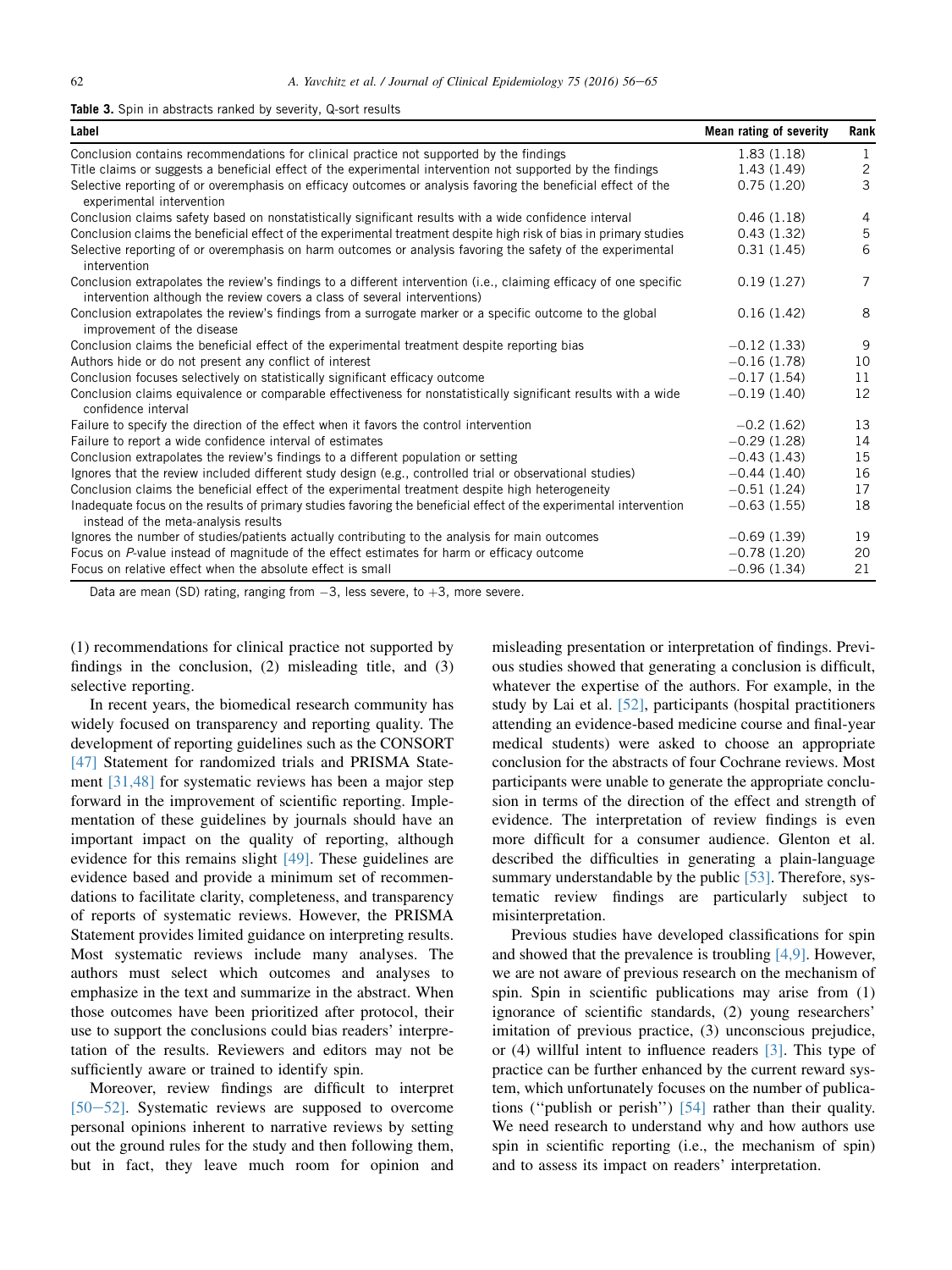<span id="page-7-0"></span>

Pink, -3 to -1 severity; grey, 0 severity; green,  $+1$  to  $+3$  severity.

**Fig. 1.** Example of sorting. (For interpretation of the references to color in this figure legend, the reader is referred to the Web version of this article.)

Our study has limitations. First, the ranking of spin in the report abstract reflects the severity perceived by individuals with expertise in the field of systematic reviews; we did not evaluate the real impact of spin on the interpretation of findings by readers. However, the participants, all editors of the Cochrane Collaboration, were experts. Second, the participants ranked the spin according to their severity in theory but not in the context of a real systematic review. Thus, this ranking did not include the fact that the severity of a spin depends on not just the strategy used by the authors but also how far they depart from a fair presentation of the study as well as the consequences to patients. For example, concealing the cardiovascular adverse effects of a drug seems more severe than omitting a side effect such as nausea or constipation. Third, we focused on spin in systematic reviews of therapeutic interventions. Spin may differ in other systematic reviews such as reviews of diagnostic or prognostic studies. Fourth, the ranking of spin is not the fruit of consensus, and there is some disagreement among participants on how severe spin is. Fifth, the response rate to the survey (26%) was low. Finally, our

classification is not exhaustive. We may not have identified all types of spin.

Our classification of spin may have a role in preventing and detecting spin that could occur in systematic reviews. This classification of spin could raise awareness among authors and help journal editors and peer reviewers focus attention on identifying spin in key parts of systematic reviews and therefore reduce the potential to misrepresent research findings. Future research is needed to assess the frequency of spin in systematic reviews and metaanalyses and its impact on readers' interpretation of results.

## Acknowledgments

The authors thank Laura Smales (BioMedEditing, Toronto, Canada) for English language proofreading.

The authors thank all participants of the survey who agreed to be named: Roland Bachter, Ruth Brassington, Mohammed T. Ansari, Evan Mayo-Wilson, Yoon K. Loke, Wilco Jacobs, Mariska M.G. Leeflang, Lucy Turner,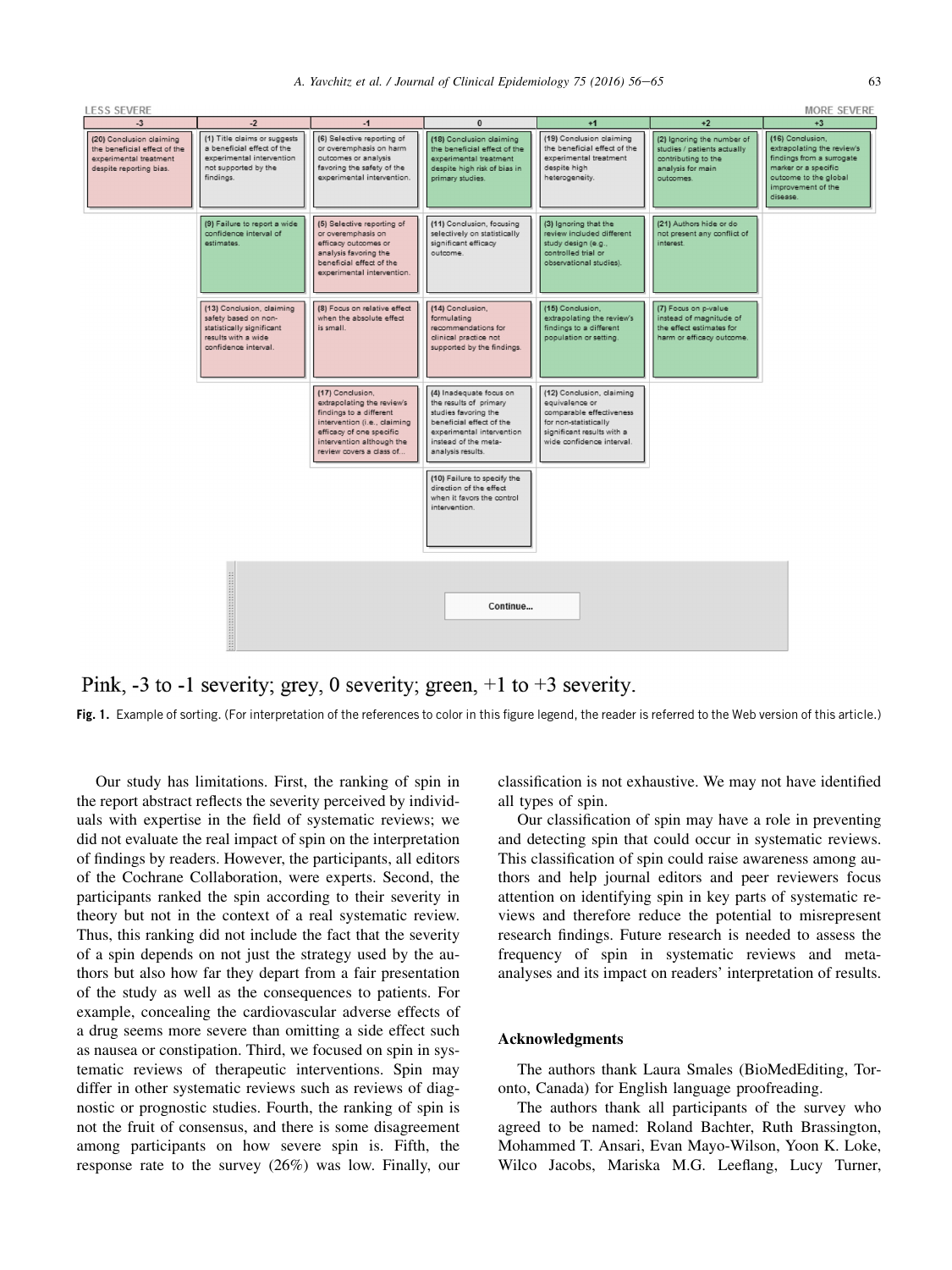<span id="page-8-0"></span>Jennifer Petkovic, Andrea Tricco, Veronica Pitt, Marialena Trivella, Donna Coffin, Sean Grant, Barbara Mintzes, Jarn Wetterslev, Jan Odgaard-Jensen, Julian Higgins, Emma Sydenham, Roberta Scherer, Sunita Vohra, Jordi Pardo Pardo, Matthew Page, Henrica C.W. de Vet, Willi Sauerbrei, Carlos Tajer, Ian Shemilt, Angela Webster, Sarah Nolan, Nicky Cullum, Marie-Pierre Gagnon, Emma Welsh, Tammy Clifford, Steve McDonald, Gustavo Zanoli, Larissa Shamseer, Jelena Savovic, Jennifer Evans, Ian Shrier, Nicole Skoetz, Hayley Jones, Chris Cates, P. Lina Santaguida, M. Willson, Katrina Williams, Philippa Middleton, Bernd Richter, Jo Weldon, Norma Terrin, Fulvia Baldassarre, Miranda Cumpston, Patrick Archambault, Joseph Mathew, Renea Johnston, Vivian Welch, Wieland, Deborah Caldwell, Kieran, Jessie McGowan, Steff Lewis, Yali Liu, An-Wen Chan, Nuala Livingstone, Eccleston, Karmela Krleza-Jeric, Mersiha Mahmic-Kaknjo, Rebecca Turner, Nader Shaikh, Jasvinder Singh, Elizabeth Tanjong Ghogomu, Harald Herkner, Nathan Pace, Declan Devane, Rachelle Buchbinder, Barney Reeves, Matthias Briel, Miranda Langendam, Guido Schwarzer, Martin Taphoorn, Jani Ruotsalainen, Stephen Morley, Raymond Daniel, Jaime Miranda, Neil O'Connell, Peter Herbison, M.J. Van Den Bent, Amy Drahota, Kerry Dwan, Michael Bracken, Mia Schmidt-Hansen, Jim Neilson, Kristin Danko, David Haas, Mathew Zacharias, Susan Chang, Janet Wale, Westeel, Gill Gyte, Khadra Galaal, Ewan McNicol, Michael Bennett, Lara Maxwell, Raj Naik, Lee Hooper, Anne Lethaby, Kristin Carson, Erika Ota, Amanda C. de C. Williams, William B. Hood, Lelia Duley, Sally Spencer, Jesus Lopez Alcalde.

Authors' contributions: A.Y., I.B., D.M., D.G.A., T.L., A.H., and P.R. conceived and designed the study and contributed to the experiments performed. A.Y. and I.B. wrote the first draft. A.Y., I.B., D.M., D.G.A., T.L., A.H., and P.R. contributed to the writing of the article. Isabelle Pane, senior computer engineer, Center de recherche Épidémiologies et Biostatistiques, INSERM U1153, Paris, France, contributed to online survey design and data management. Gabriel Baron, senior statistician, Center de recherche Epidémiologies et Biostatistiques, INSERM U1153, Paris, France, analyzed the data. A.Y. and I.B. had access to all of the data in the study and take responsibility for the integrity of the data and the accuracy of the data analysis.

## Supplementary data

Supplementary data related to this article can be found at <http://dx.doi.org/10.1016/j.jclinepi.2016.01.020>.

#### References

[1] [Cook DJ, Mulrow CD, Haynes RB. Systematic reviews: synthesis of](http://refhub.elsevier.com/S0895-4356(16)00057-3/sref1) [best evidence for clinical decisions. Ann Intern Med 1997;126:](http://refhub.elsevier.com/S0895-4356(16)00057-3/sref1)  $376 - 80.$  $376 - 80.$  $376 - 80.$  $376 - 80.$ 

- [2] [Bastian H, Glasziou P, Chalmers I. Seventy-five trials and eleven](http://refhub.elsevier.com/S0895-4356(16)00057-3/sref2) [systematic reviews a day: how will we ever keep up? PLoS Med](http://refhub.elsevier.com/S0895-4356(16)00057-3/sref2) [2010;7:e1000326](http://refhub.elsevier.com/S0895-4356(16)00057-3/sref2).
- [3] Fletcher RH, Black B. "Spin" in scientific writing: scientific mischief and legal jeopardy. Med Law  $2007;26:511-25$ .
- [4] [Boutron I, Dutton S, Ravaud P, Altman DG. Reporting and interpre](http://refhub.elsevier.com/S0895-4356(16)00057-3/sref4)[tation of randomized controlled trials with statistically nonsignifi](http://refhub.elsevier.com/S0895-4356(16)00057-3/sref4)[cant results for primary outcomes. JAMA 2010;303:2058](http://refhub.elsevier.com/S0895-4356(16)00057-3/sref4)-[64.](http://refhub.elsevier.com/S0895-4356(16)00057-3/sref4)
- [5] Horton R. The rhetoric of research. BMJ  $1995;310:985-7$ .
- [6] [Yavchitz A, Boutron I, Bafeta A, Marroun I, Charles P, Mantz J,](http://refhub.elsevier.com/S0895-4356(16)00057-3/sref6) [et al. Misrepresentation of randomized controlled trials in press re](http://refhub.elsevier.com/S0895-4356(16)00057-3/sref6)[leases and news coverage: a cohort study. PLoS Med 2012;9:](http://refhub.elsevier.com/S0895-4356(16)00057-3/sref6) [e1001308.](http://refhub.elsevier.com/S0895-4356(16)00057-3/sref6)
- [7] [Lockyer S, Hodgson R, Dumville JC, Cullum N. ''Spin'' in wound](http://refhub.elsevier.com/S0895-4356(16)00057-3/sref7) [care research: the reporting and interpretation of randomized](http://refhub.elsevier.com/S0895-4356(16)00057-3/sref7) [controlled trials with statistically non-significant primary outcome](http://refhub.elsevier.com/S0895-4356(16)00057-3/sref7) [results or unspecified primary outcomes. Trials 2013;14:371](http://refhub.elsevier.com/S0895-4356(16)00057-3/sref7).
- [8] [Boutron I, Altman DG, Hopewell S, Vera-Badillo F, Tannock I,](http://refhub.elsevier.com/S0895-4356(16)00057-3/sref8) [Ravaud P. Impact of spin in the abstracts of articles reporting results](http://refhub.elsevier.com/S0895-4356(16)00057-3/sref8) [of randomized controlled trials in the field of Cancer: the SPIIN ran](http://refhub.elsevier.com/S0895-4356(16)00057-3/sref8)domized controlled trial. J Clin Oncol  $2014;32:4120-6$  $2014;32:4120-6$ .
- [9] [Ochodo EA, de Haan MC, Reitsma JB, Hooft L, Bossuyt PM,](http://refhub.elsevier.com/S0895-4356(16)00057-3/sref9) [Leeflang MMG. Overinterpretation and misreporting of diagnostic](http://refhub.elsevier.com/S0895-4356(16)00057-3/sref9) [accuracy studies: evidence of ''spin''. Radiology 2013;267:](http://refhub.elsevier.com/S0895-4356(16)00057-3/sref9)  $581 - 8$  $581 - 8$  $581 - 8$
- [10] [Prasad V, Jorgenson J, Ioannidis JPA, Cifu A. Observational](http://refhub.elsevier.com/S0895-4356(16)00057-3/sref10) [studies often make clinical practice recommendations: an empir](http://refhub.elsevier.com/S0895-4356(16)00057-3/sref10)[ical evaluation of authors' attitudes. J Clin Epidemiol 2013;66:](http://refhub.elsevier.com/S0895-4356(16)00057-3/sref10)  $361 - 366.$  $361 - 366.$ e4.
- [11] [Lazarus C, Haneef R, Ravaud P, Boutron I. Classification and prev](http://refhub.elsevier.com/S0895-4356(16)00057-3/sref11)[alence of spin in abstracts of non-randomized studies evaluating an](http://refhub.elsevier.com/S0895-4356(16)00057-3/sref11) [intervention. BMC Med Res Methodol 2015;15:85](http://refhub.elsevier.com/S0895-4356(16)00057-3/sref11).
- [12] [Cofield SS, Corona RV, Allison DB. Use of causal language in](http://refhub.elsevier.com/S0895-4356(16)00057-3/sref12) [observational studies of obesity and nutrition. Obes Facts 2010;3:](http://refhub.elsevier.com/S0895-4356(16)00057-3/sref12)  $353 - 6.$  $353 - 6.$  $353 - 6.$  $353 - 6.$
- [13] [Brown AW, Brown MMB, Allison DB. Belief beyond the evidence:](http://refhub.elsevier.com/S0895-4356(16)00057-3/sref13) [using the proposed effect of breakfast on obesity to show 2 practices](http://refhub.elsevier.com/S0895-4356(16)00057-3/sref13) that distort scientific evidence. Am J Clin Nutr  $2013;98:1298-308$  $2013;98:1298-308$ .
- [14] [Tzoulaki I, Liberopoulos G, Ioannidis JPA. Assessment of claims of](http://refhub.elsevier.com/S0895-4356(16)00057-3/sref14) [improved prediction beyond the Framingham risk score. JAMA](http://refhub.elsevier.com/S0895-4356(16)00057-3/sref14) [2009;302:2345](http://refhub.elsevier.com/S0895-4356(16)00057-3/sref14)-[52](http://refhub.elsevier.com/S0895-4356(16)00057-3/sref14).
- [15] [Cummings P, Rivara FP. Spin and boasting in research articles. Arch](http://refhub.elsevier.com/S0895-4356(16)00057-3/sref15) Pediatr Adolesc Med 2012:166:1099-[100.](http://refhub.elsevier.com/S0895-4356(16)00057-3/sref15)
- [16] [Hr](http://refhub.elsevier.com/S0895-4356(16)00057-3/sref16)o[bjartsson A, Gøtzsche PC, Hrobjartsson A, Gotzsche PC. Power](http://refhub.elsevier.com/S0895-4356(16)00057-3/sref16)[ful spin in the conclusion of Wampold et al.'s re-analysis of placebo](http://refhub.elsevier.com/S0895-4356(16)00057-3/sref16) [versus no-treatment trials despite similar results as in original re](http://refhub.elsevier.com/S0895-4356(16)00057-3/sref16)[view. J Clin Psychol 2007;63:373](http://refhub.elsevier.com/S0895-4356(16)00057-3/sref16)-[7.](http://refhub.elsevier.com/S0895-4356(16)00057-3/sref16)
- [17] [Sumner P, Vivian-Griffiths S, Boivin J, Williams A, Venetis CA,](http://refhub.elsevier.com/S0895-4356(16)00057-3/sref17) [Davies A, et al. The association between exaggeration in health](http://refhub.elsevier.com/S0895-4356(16)00057-3/sref17) [related science news and academic press releases: retrospective](http://refhub.elsevier.com/S0895-4356(16)00057-3/sref17) [observational study. BMJ 2014;349:g7015](http://refhub.elsevier.com/S0895-4356(16)00057-3/sref17).
- [18] [Ezzo J, Bausell B, Moerman DE, Berman B, Hadhazy V. Reviewing](http://refhub.elsevier.com/S0895-4356(16)00057-3/sref18) [the reviews. How strong is the evidence? How clear are the conclu](http://refhub.elsevier.com/S0895-4356(16)00057-3/sref18)[sions? Intl J Technol Assess Health Care 2001;17:457](http://refhub.elsevier.com/S0895-4356(16)00057-3/sref18)-[66.](http://refhub.elsevier.com/S0895-4356(16)00057-3/sref18)
- [19] [Lau J, Ioannidis JPA, Terrin N, Schmid CH, Olkin I. The case of the](http://refhub.elsevier.com/S0895-4356(16)00057-3/sref19) misleading funnel plot. BMJ  $2006;333:597-600$  $2006;333:597-600$ .
- [20] [Cook D, Guyatt G. Colloid use for fluid resuscitation: evidence and](http://refhub.elsevier.com/S0895-4356(16)00057-3/sref20) [spin. Ann Intern Med 2001;135:205](http://refhub.elsevier.com/S0895-4356(16)00057-3/sref20)-[8.](http://refhub.elsevier.com/S0895-4356(16)00057-3/sref20)
- [21] [Clarke M, Hopewell S, Chalmers I. Clinical trials should begin and](http://refhub.elsevier.com/S0895-4356(16)00057-3/sref21) [end with systematic reviews of relevant evidence: 12 years and wait](http://refhub.elsevier.com/S0895-4356(16)00057-3/sref21)ing. Lancet  $2010;376:20-1$ .
- [22] [Chalmers I, Bracken MB, Djulbegovic B, Garattini S, Grant J,](http://refhub.elsevier.com/S0895-4356(16)00057-3/sref22) [G](http://refhub.elsevier.com/S0895-4356(16)00057-3/sref22)ülmezoglu AM, et al. How to increase value and reduce waste when research priorities are set. Lancet  $2014;383:156-65$  $2014;383:156-65$ .
- [23] [Weed DL. Meta-analysis and causal inference: a case study of ben](http://refhub.elsevier.com/S0895-4356(16)00057-3/sref23)[zene and non-Hodgkin lymphoma. Ann Epidemiol 2010;20:](http://refhub.elsevier.com/S0895-4356(16)00057-3/sref23)  $347 - 55$  $347 - 55$  $347 - 55$ .